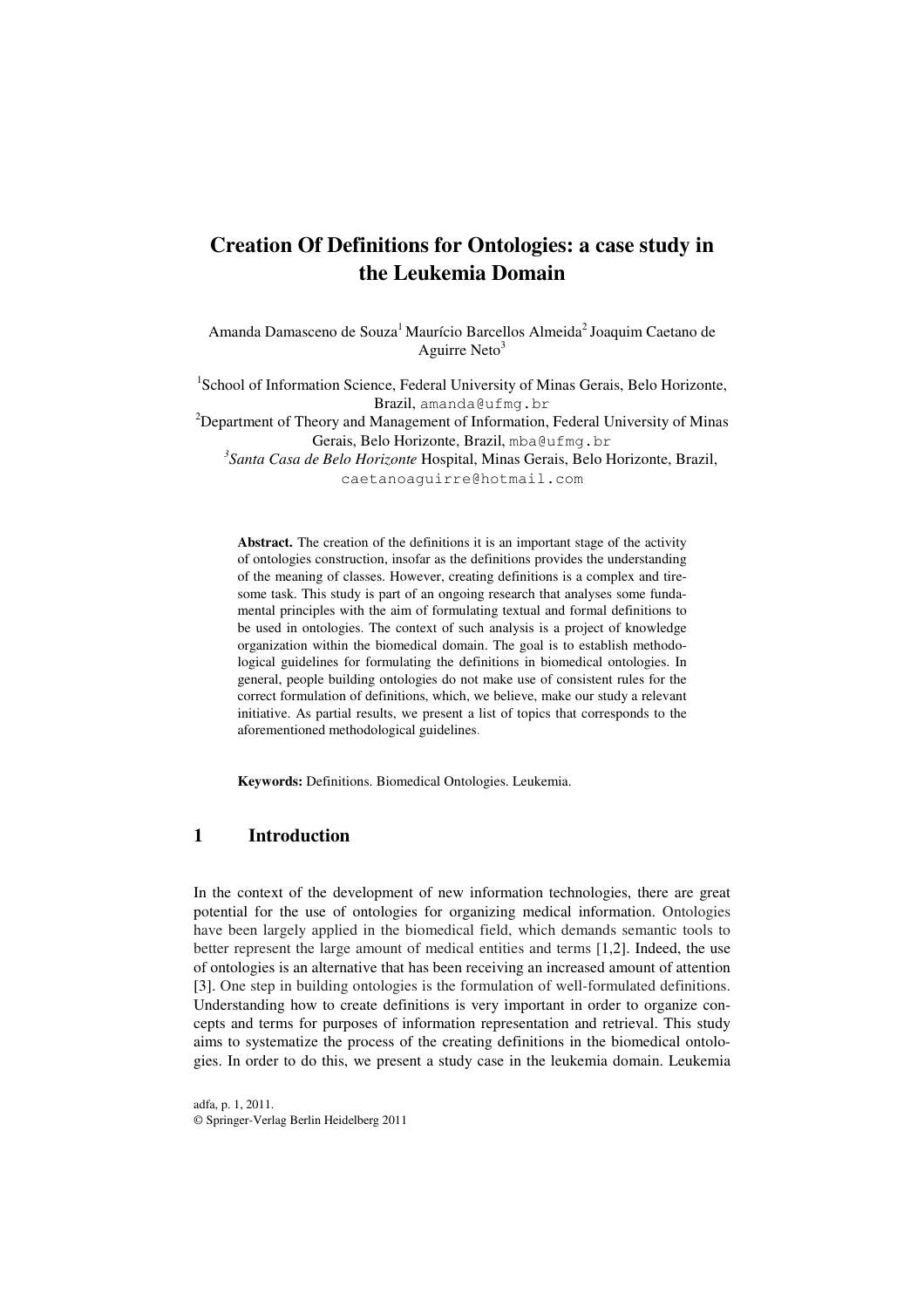has having a strong impact in modern society due to the low rates of patients' survival. In addition, leukemia is a complex disease due of the phenotypic heterogeneity. The class called *Acute Myeloid Leukemia* (AML) corresponds to a set of heterogeneous diseases related to the clonality and chromosomal alterations [4].

Ontologies should provide clear and coherent definitions of the structures that are found in reality [5]. In order to make definitions understandable for computers, one has to create textual definitions and then translate them to some form of logic. An ontological hierarchy depends on the specification of properties that defines the essence of entities. This essence provides the basis on which such entities can be grouped together and distinguished one from another. The main role of definitions in ontologies is to emphasize those properties, as well as satisfying the need of transitive inheritance in hierarchies. The position of a class in a hierarchy can contribute to the understanding of its meaning [5].

In this paper, we discuss some ontological principles in the scope of construction of a large biomedical ontology (*Blood Ontology* – BLO [6]). We seek to formulate definitions for Leukemia within the cancer domain. One might claim that this effort does not present any research contribution or novelty. However, we believe in the relevance of our initiative, insofar as biomedical vocabularies and medical texts in general exhibit several sorts of mistakes in formulating definitions [14].

#### **2 Methods**

The terminological sample for our case study was taken from BLO. We aim to define a range of classes bellow AML, which contains 24 subclasses (Fig. 1). We also intend to define other hematological neoplasms, namely: a) Myelodysplastic syndrome (containing 5 subclasses); b) Myeloproliferative neoplasm (containing 11 subclasses).

| <u>nchalopoicae neoplasm</u>                                       |
|--------------------------------------------------------------------|
| Acute myeloid leukemia                                             |
| Acute myeloid leukemia with myelodysplasia-related changes         |
| Acute basophilic leukemia                                          |
| Acute erythroid leukemia<br>1                                      |
| Acute megakaryocytic leukemia                                      |
| Acute monoblastic and monocytic leukemia<br>$1 - 1 - 1$            |
| Acute myeloid leukemia minimally differentiated<br>. 1             |
| Acute myeloid leukemia with maturation<br>1.1.1.1.1                |
| Acute myeloid leukemia without maturation<br>. 1                   |
| Acute myelomonocytic leukemia<br>5                                 |
| Acute panmyelosis with myelofibrosis<br>. 1                        |
| <b>Myeloid sarcoma</b><br>. 1                                      |
| <b>Pure erythroid leukemia</b>                                     |
| Acute myeloid leukemia with recurrent genetic abnormalities<br>₩…… |
|                                                                    |

**Fig.1.**- 24 classes of AML. Source: BLO in Protegé, Almeida *et al*. [6]

We have systematized criteria for the natural language and formal logic language definitions based on the best practices proposed in the literature [5] [7] [8] [9] [10] [11] [12]. The steps of formulating textual definitions are part of our preliminaries results. In order to reach our preliminary findings we made use of a list of topics (from a to g):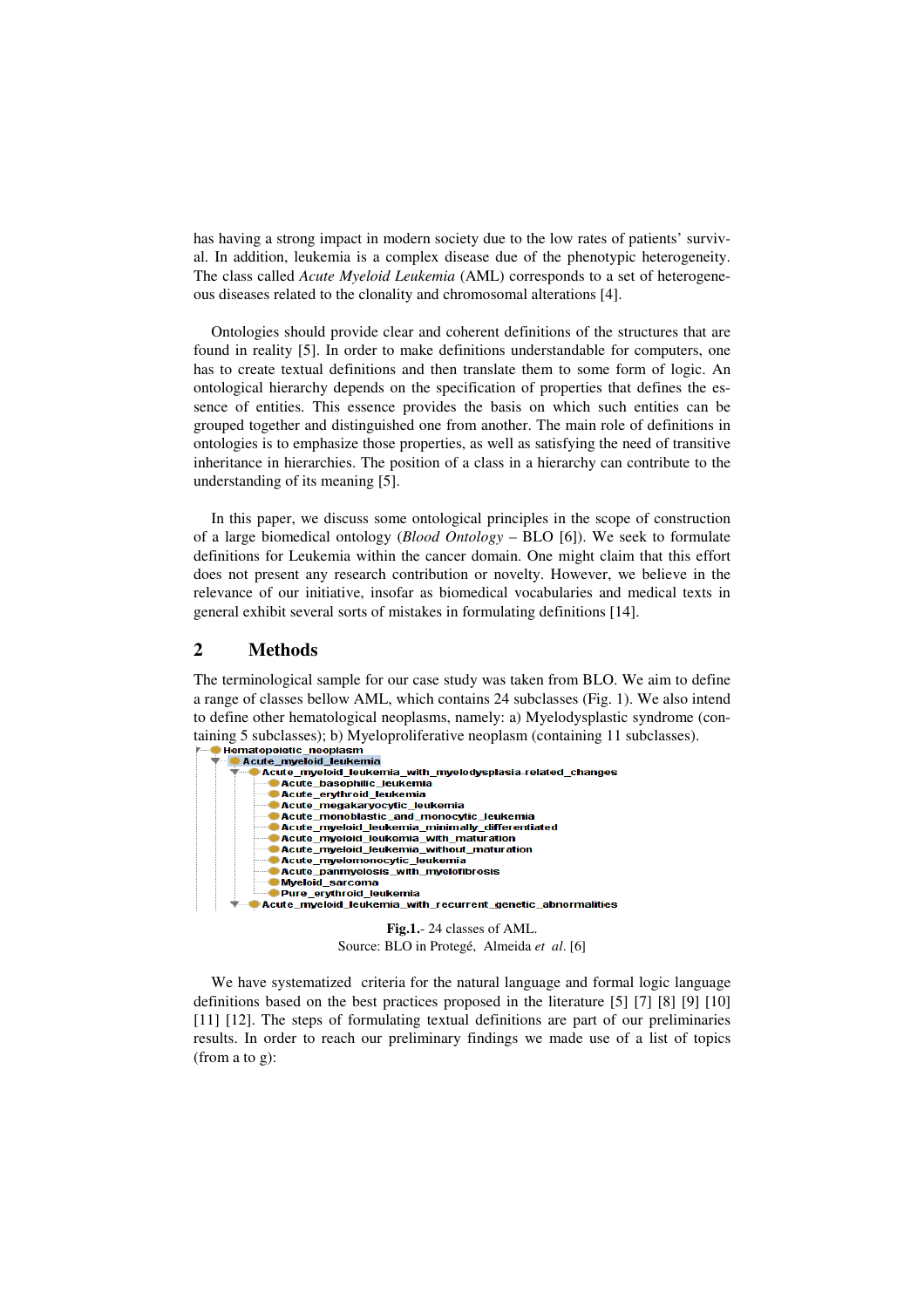- a) to understand the meaning of the term using more than one sources
- b) to establish the higher genus in the context of use of the term
- c) to establish the essential characteristic of the entity
- d) to formulate the definition in the form *S = Def. G which Ds*, where "G" stands for genus (the parent of S); and "S" stands for species
- e) to verify whether the definition is a statement of necessary and sufficient conditions
- f) to verify whether the definition is non-circular
- g) to verify the existence of multiple-inheritance and try to eliminate it

The first class of our hierarchy, as well as its definition, came directly from BLO: "*An hematopoietic neoplasm is a hematologic malignancy which occurs in bloodforming tissues*". The second class was defined as acute myeloid leukemia (AML). Those definitions are the starting point of searching the essential feature of AML and its inheritance. Our next step in the context of the project is to formulate formal definitions using a logical language.

## **3 Preliminary Results**

As we have mentioned before, some features of a class can be obtained by checking its inheritance. So, an AML received characteristics from the correspondent upper class, namely, hematopoietic neoplasm, which has characteristics in common with other classes in the hierarchy of BLO for blood cancers. The distinction between AML and other leukemia types is the myeloid cell lineage. Using the hierarchy of AML in BLO is possible to define the first relation of AML as a subsumption  $\langle$ is\_a $\rangle$ relation, which connects a class to another one <class, class>. So, *acute myeloid leukemia is\_a hematopoietic neoplasm*. Among other possible relations to define ALM, one can highlight the of the relation of derivation *c <derives\_from> c1*, for example: *Acute Myeloid Leukemia derives-from hematopoietic stem cell*. Those relations are based on two material continuants [1], each one distinct of each other. Derivation is a relation between instances, where a simple continuant creates a plurality of other continuants. Some other examples of definitions based on class-class sort of relation are: <has\_a> as in: *Acute Myeloid Leukemia has\_a Clonal Disorder*; and *Acute Myeloid Leukemia has\_a myeloid (monocytic) lineage*. Using the class-class relation <Located\_in> relation, one can found: *Acute Myeloid Leukemia Located\_in Blood* [13]. We used the definition of AML to illustrate the process of formulating textual definition on leukemia domain: Df = A leukemia that occurs when a hematopoietic stem cell undergoes malignant transformation into a primitive, differentiated cell with abnormal longevity and with abnormal proliferation of myeloid cells lineage. The main contribution of our approach is to emphasize the need of adopting some rules for creating definitions in ontologies. In general, people building ontologies don't follow any guidelines to create definitions.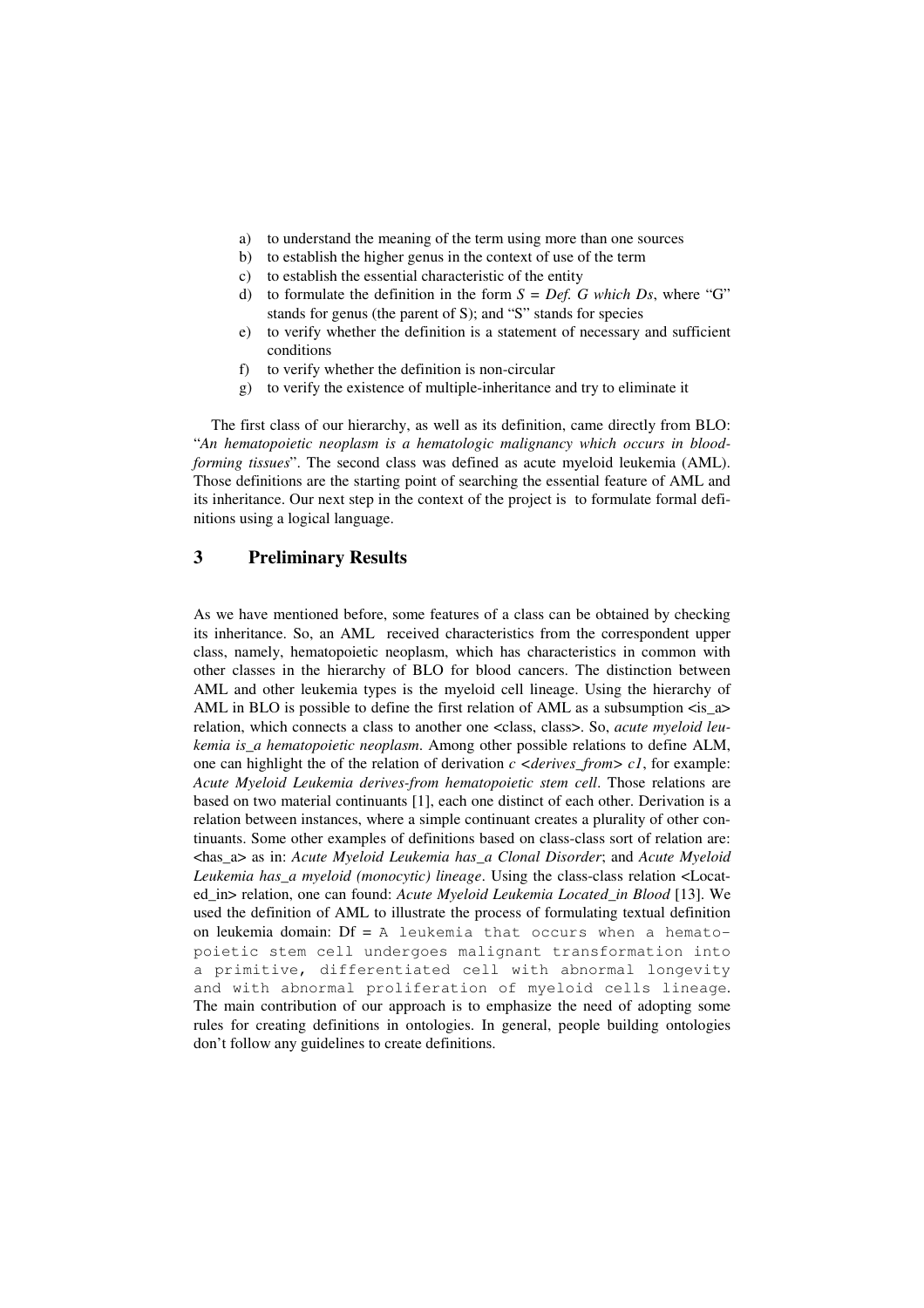### **4 Final Remarks**

We present part of an ongoing project within Information Science field. We show our preliminary and partial results in defining a range of biomedical terms. This initial stage is presented with the aim of emphasizing the need of some guidelines or even a list of topics to formulate proper definitions. This will helps one, for example, to understand that the nature of things can be different (continuants and occurrrents), as well as other required distinctions, for example, that relations among instances are different of relations among classes. So, we expect that in using our list of topics, one will be able to build better ontologies and provide advances in the development of expert medical systems. In reason of space limitations, we don't present any example here, but we intend to do this in future papers.

#### **References**

- 1. Spear AD. Ontology for the Twenty First Century: An Introduction with Recommendations. *Institute for Formal Ontology and Medical Information Science (IFOMIS)*, Saarbrücken, Germany .University at Buffalo, New York, U.S.A. (2006). http://ifomis.buffalo.edu/bfo/documents/manual.pdf.
- 2. Washington N, Lewis S. Ontologies: Scientific Data Sharing Made Easy. *Nature Education*.1(3), 5 (2008)
- 3. Almeida MB, Barbosa RR. Ontologies in knowledge management support a case study. *J Am Soc. Inf. Sci. Technol.* 60(10), 2032-47 (2009)
- 4. Wernig G, Gilliland G. Pathobiology of acute myeloid leukemia.In: Hoffman R, *et al*. (ed.). *Hematology: basic principle and practice*. 5<sup>th</sup>.ed. Churchill Livingstone: Elsevier, pp.921-932 (2009)
- 5. Michael J, Mejino JL Jr, Rosse C. The role of definitions in biomedical concept representation.*Proc. AMIA Symp*. 463-7(2001)
- 6. 6.Almeida MB, *et al*. The Blood Ontology: an ontology in the domain of hematology. *Proceedings of the International Conference of Biomedical Ontologies*, (2011). http://ceurws.org/Vol-833/.
- 7. Köhler J, *et al*. Quality control for terms and definitions in ontologies and taxonomies.*BMC Bioinformatics*. 7,212 (2006)
- 8. Smith B, *et al*. Relations in biomedical ontologies.*Genome Biol*. 6(5),R46 (2005)
- 9. Seppälä S, Ruttenberg R. Survey on Defining Practices in Ontologies: Report in the International Workshop on Definitions in Ontologies .In: *ICBO 2013*, Montreal, Quebec, Canada,(2013).

http://definitionsinontologies.weebly.com/uploads/1/7/6/9/17696103/do2013\_surveyreport \_seppalaruttenberg.pdf.

- 10. Petrova A, *et al*. Formalizing biomedical concepts from textual definitions.*J Biomed Semantics*. 6,22-(2015)
- 11. Seppälä S, Schreiber Y, Ruttenberg, A. Textual and logical definitions in ontologies. In: *Proceedings of DIKR 2014, IWOOD 2014, CEUR Workshop Proceedings*, Houston, TX, USA, (1309)35-41

(2014).https://seljaseppala.files.wordpress.com/2014/11/seppc3a4lc3a42014a.pdf.